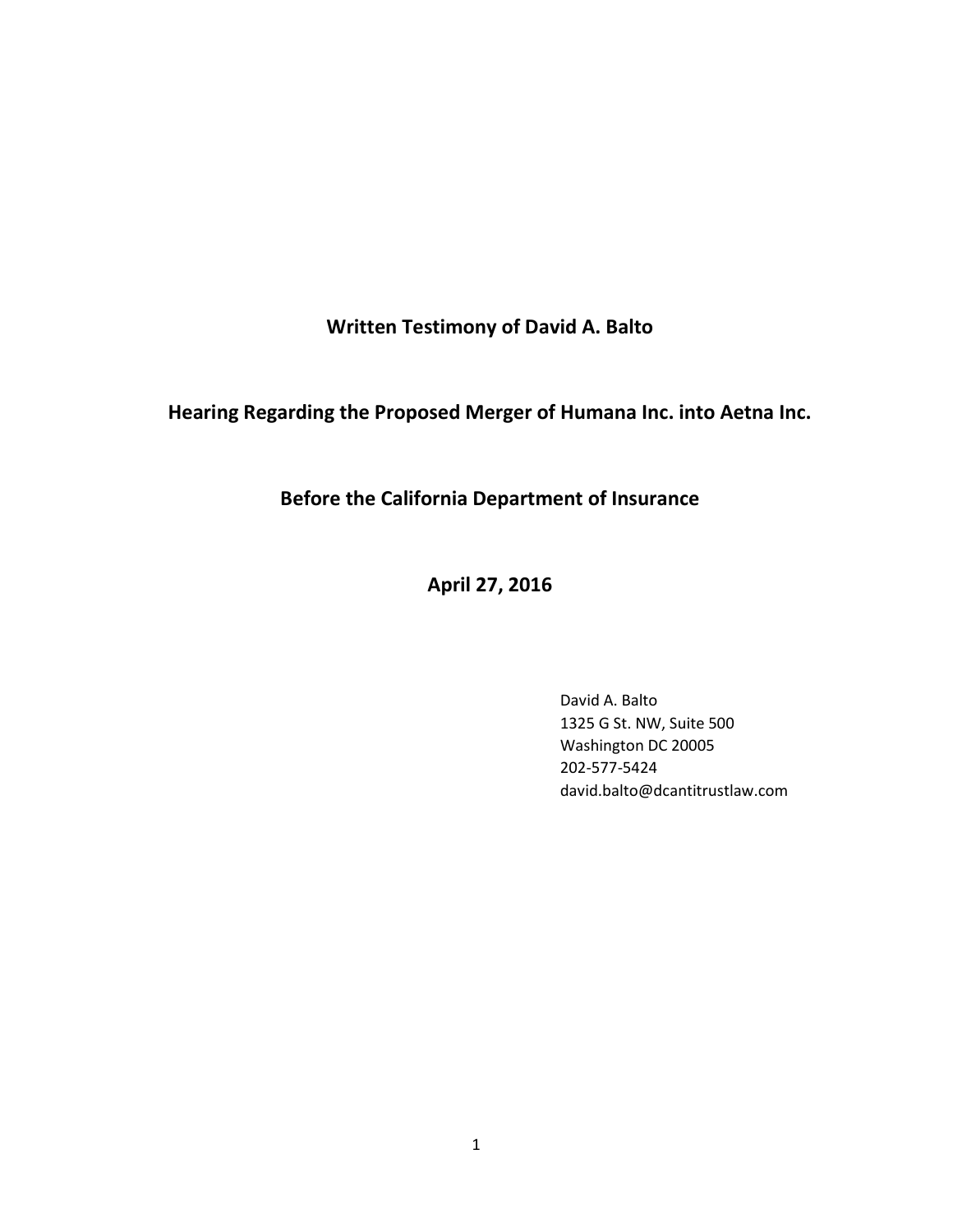Commissioner Dave Jones, I appreciate the opportunity to come before the California Department of Insurance ("CDI") today and testify about healthcare industry consolidation. As a former antitrust enforcement official and someone who represents everyday consumers and healthcare providers I know that highly concentrated healthcare markets, especially health insurance markets, can result in escalating healthcare costs for the average consumer, decreased innovation, decreased quality and consumer satisfaction, and decreased choice.

My comments in this testimony are based on my 30 plus years of experience as a private sector antitrust attorney and an antitrust enforcer for both the Department of Justice and the Federal Trade Commission ("FTC"). From 1995 to 2001, I served as the Policy Director for the FTC's Bureau of Competition and the attorney advisor to Chairman Robert Pitofsky. Currently, I work as a public interest antitrust attorney in Washington, DC. I have represented consumer groups, health plans, unions, and employers. I have testified before Congress and many state legislatures on healthcare competition issues, and was asked to present before the National Association of Insurance Commissioners in November 2015 concerning the mergers of Anthem-Cigna and Aetna-Humana.

My testimony makes the following points:

- The combination of Aetna and Humana will reduce competition for Medicare Advantage in eight separate counties – Fresno, Kern, Los Angeles, Orange, Riverside, San Bernardino, San Diego, and Ventura.
- Virtually all credible studies and retrospective analysis has concluded that increased concentration leads to increased premiums, decreased quality, and decreased innovation.
- The DOJ has relied on the structural remedy of divestiture in nearly every health insurance merger enforcement action during the last two decades, and most of those remedies have failed.

In considering its recommendations for the merger, the CDI should ask the following questions:

- 1. Will the proposed merger harm Californians?
- 2. Can this harm be remedied through conditions?

### Background<sup>1</sup>

The Aetna-Humana merger is taking place during alarming trends in the health insurance market. In 2007, President Obama stated that "95% of insurance markets in the United States are now highly concentrated and the number of insurers has fallen by just under 20% since 2000. These changes were supposed to make the industry more efficient, but instead premiums have skyrocketed, increasing over 87% over the past six years." Things have not improved since then.

 $<sup>1</sup>$  I would like to thank Consumers Union Health Care Value Hub for the charts used in this section.</sup>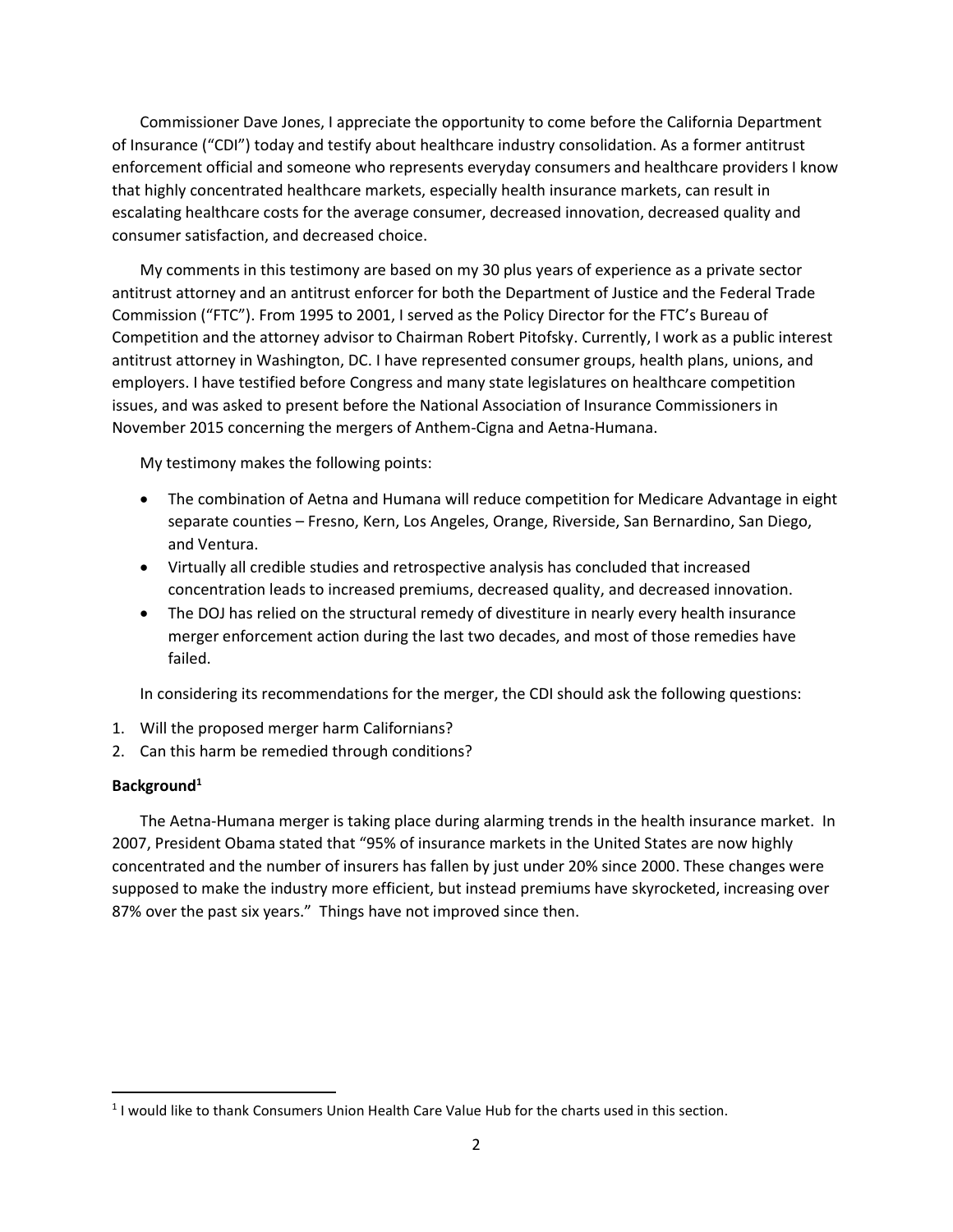

# **Recent Health Plan Mergers**

Both Aetna and Humana offer insurance products in California. While Humana is a smaller player in California offering only Medicare Advantage products, Aetna has a larger total market share and offers a range of products. Nationally, the newly formed Aetna will cover 33 million Americans, adding 3.2 million Medicare Advantage members, making Aetna the largest insurer in Medicare Advantage.<sup>2</sup> In California, according to a report presented to the DHMC, the combination of Aetna and Humana will reduce competition for Medicare Advantage in eight separate counties – Fresno, Kern, Los Angeles, Orange, Riverside, San Bernardino, San Diego, and Ventura.<sup>3</sup>

This proposed merger is taking place during a concentration trend in the California market. California has just approved the merger of Centene-Health Net and is also considering the proposed merger of Anthem-Cigna. Meanwhile, the growth in workers' contributions to premiums have greatly outpaced wage growth since 2000.

Source: Chart adapted from "The New Era of Mega-Plans, Managed Care (September 2015). Company enrollment estimates: various sources.

<sup>&</sup>lt;sup>2</sup> Press Release, Aetna, Aetna to Acquire Humana for \$37 Billion, Combined Entity to Drive Consumer-Focused, High-Value Health Care (July 3, 2015), available at https://goo.gl/dktKof.

<sup>&</sup>lt;sup>3</sup> Cattaneo & Stroud, Inc., *Effect of Proposed California HMO Acquisitions*, presentation to the Financial Standards Solvency Board Meeting, 9 September 2015, slide 13.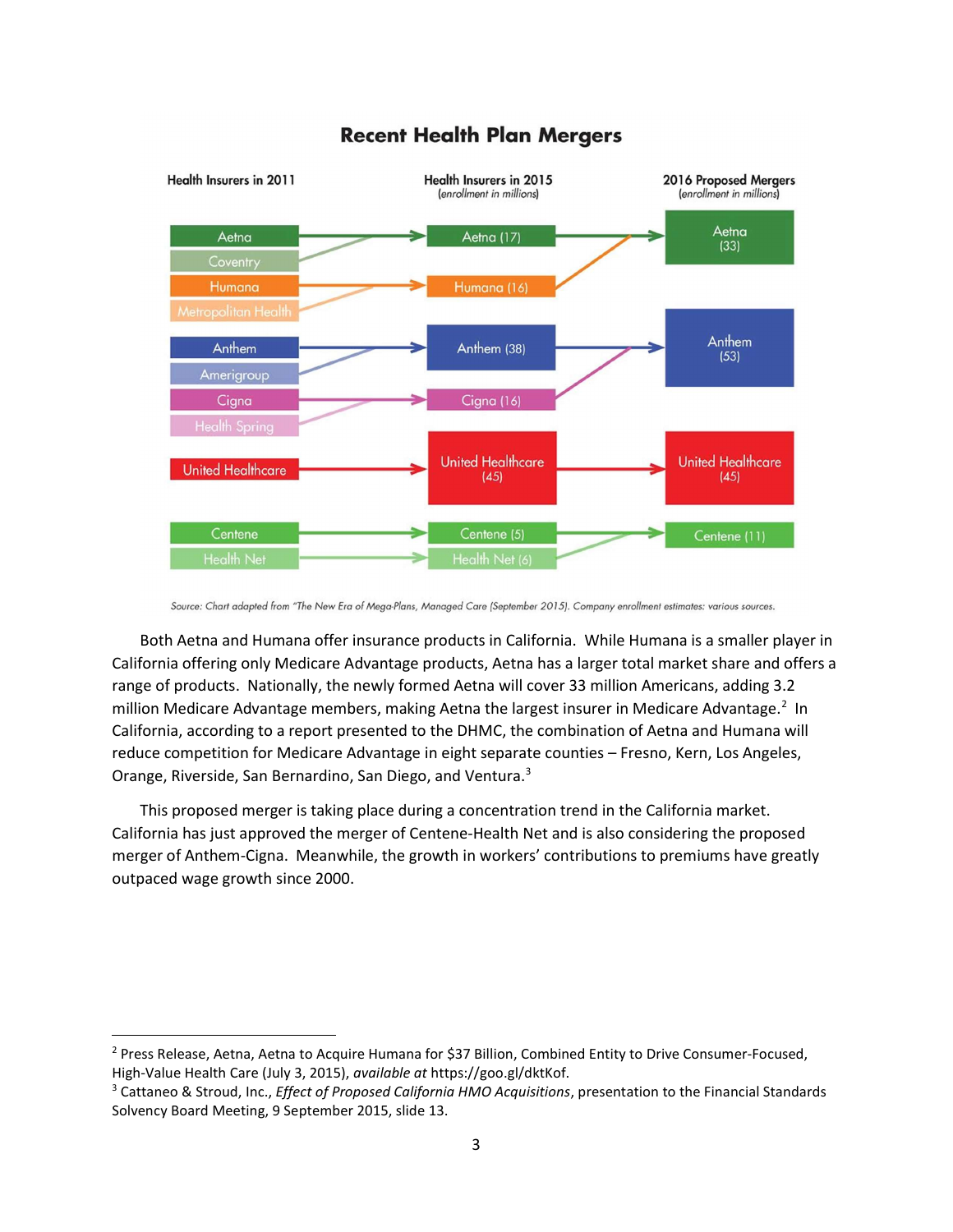

It is no wonder that consumers are regularly putting off care due to their costs.



# The Aetna-Humana Merger Will Have a Substantial Impact on Californians

 $\overline{a}$ 

Virtually all credible studies and retrospective analysis has concluded that increased concentration leads to increased premiums, decreased quality, and decreased innovation. According to David Lazarus, health economics expert at the University of Southern California's Schaeffer Center for Health Policy and Economics, "when insurers merge, there's almost always an increase in premiums."<sup>4</sup> Three separate, retrospective economic studies on health insurance mergers found significant premium increases for consumers post-merger. A study by Professor Leemore Dafny found that the 1999 Aetna-Prudential merger had resulted in an additional seven percent premium increase in 139 separate markets

<sup>4</sup> David Lazarus, As Health insurers merge, consumers' premiums are likely to rise, L.A. TIMES (July 10, 2015 4:00 AM), http://www.latimes.com/business/la-fi-lazarus-20150710-column.html.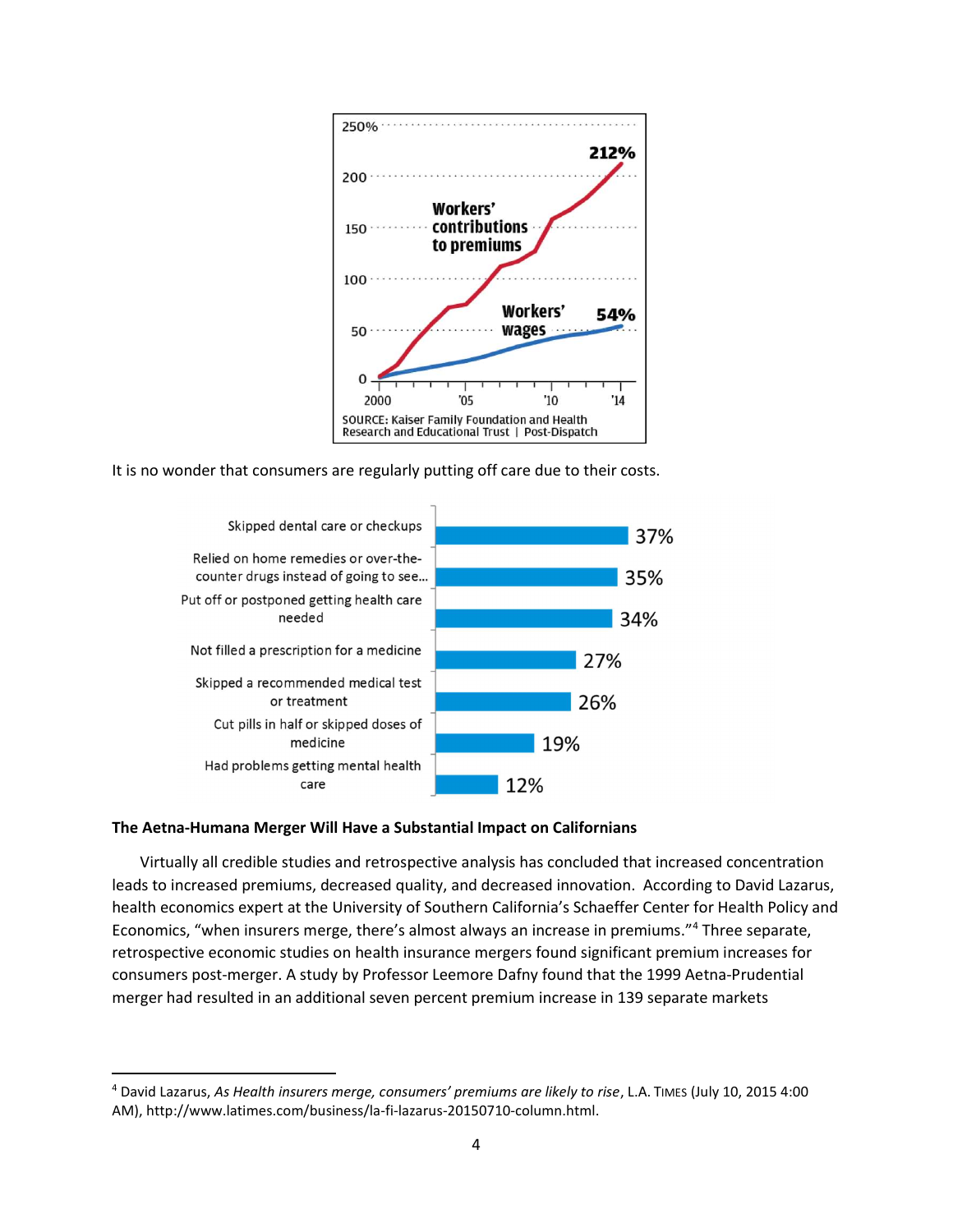throughout the United States.<sup>5</sup> Another study by Jose Guardado found that the 2008 United-Sierra merger had resulted in an additional 13.7 percent premium increase in Nevada.<sup>6</sup> Finally, a study by the Center for American Progress of the Humana-Arcadian merger found a substantial increase in premiums despite remedies.<sup>7</sup>

There is economic evidence that a dominant insurer can increase rates 75 percent higher than smaller insurers competing in the same state.<sup>8</sup> Increases in costs are not limited to higher premiums. Evidence shows that insurance mergers can impact out-of-pocket costs as patients see increases in deductibles or other insurance-related costs.<sup>9</sup>

Concentration also impacts quality. A recent report by J.D. Power concludes that there is lower consumer satisfaction and patient engagement in areas where there is lower competition.<sup>10</sup> The study analyzed member plan satisfaction among 135 health insurance plans throughout 18 regions, using six characteristics: provider choice, medical claims processing, pricing of health plans, customer service, communication, and information access. The report found that member plan satisfaction with regards to communication, information access, and pricing was reduced in regions where one health plan possesses over 50% of the market share.

Current market regulations will not fix these problems with the merger. Some supporters of this merger have argued that the medical loss ratio ("MLR") limits the level of insurer profits thus protecting consumers from price increases. While MLR is an important tool that requires health insurers to spend 80 to 85 percent of net premiums on medical services and quality improvements, it will not adequately protect consumers from anticompetitive harm. MLR, as health antitrust expert Professor Jamie King has observed, "does not guarantee that dominant insurers will not raise premiums and as such, it is not a substitute for the pressures toward lower costs and higher quality created by a competitive market."<sup>11</sup>

### The Market Shares Understate the Competitive Problems in the State of California

<sup>8</sup> Eugene Wang and Grace Gee, Larger Insurers, Larger Premium Increases: Health insurance issuer competition post-ACA, TECH. SCI. (Aug. 11, 2015), available at http://techscience.org/downloadpdf.php?paper=2015081104. <sup>9</sup> See generally Leemore Dafny, Evaluating the Impact of Health Insurance Industry Consolidation: Learning from Experience, COMMONWEALTH FUND (Nov. 20, 2015), http://www.commonwealthfund.org/publications/issuebriefs/2015/nov/evaluating-insurance-industry-consolidation; see also Korin Miller, 6 Ways the Big Health Insurance Mergers Will Affect Your Coverage, YAHOO HEALTH (July 24, 2015), https://www.yahoo.com/beauty/6 ways-the-big-health-insurance-mergers-will-124932195967.html (noting that "out-of-pocket payments could increase" because insurance coverage could limit certain services or number of visits forcing patients to pay more). <sup>10</sup> Vera Gruessner, Plan Member Satisfaction Reduced in Less Competitive Markets, HEALTHPAYER INTELLIGENCE (Mar. 18, 2016), http://healthpayerintelligence.com/news/plan-member-satisfaction-reduced-in-less-competitivemarkets.

 $11$  Effects on Competition of Proposed Health Insurer Mergers: Hearing Before Comm. on the Judiciary Subcomm. on Regulatory Reform, Commercial and Antitrust Law, 114th Cong. (Sept. 29, 2015) (testimony of Jamie S. King, Professor University of California, Hastings College of Law), available at https://judiciary.house.gov/hearings/ ?Id=020363B9-F9EF-4623-8E67-28A0B260675A&Statement\_id=30A83B11-7A89-4261-9773-DCF6593808FF.

 $5$  See Leemore Dafny et al., Paying a Premium on Your Premium? Consolidation in the US Health Insurance Industry, 102 AM. ECON. REV. 1161 (2012).

 $6$  See Jose Guardado et al., The Price Effects of a Large Merger of Health Insurers: A Case Study of United-Sierra, 1(3) HEALTH MANAGEMENT, POL'Y & INNOVATION 1 (2013).

<sup>&</sup>lt;sup>7</sup> Topher Spiro, Maura Calsyn, Meghan O'Toole, Divestitures Will Not Maintain Competition in Medicare Advantage, CENTER FOR AMERICAN PROGRESS (Mar. 8, 2016), https://www.americanprogress.org/issues/healthcare/ report/2016/03/08/132420/divestitures-will-not-maintain-competition-in-medicare-advantage/.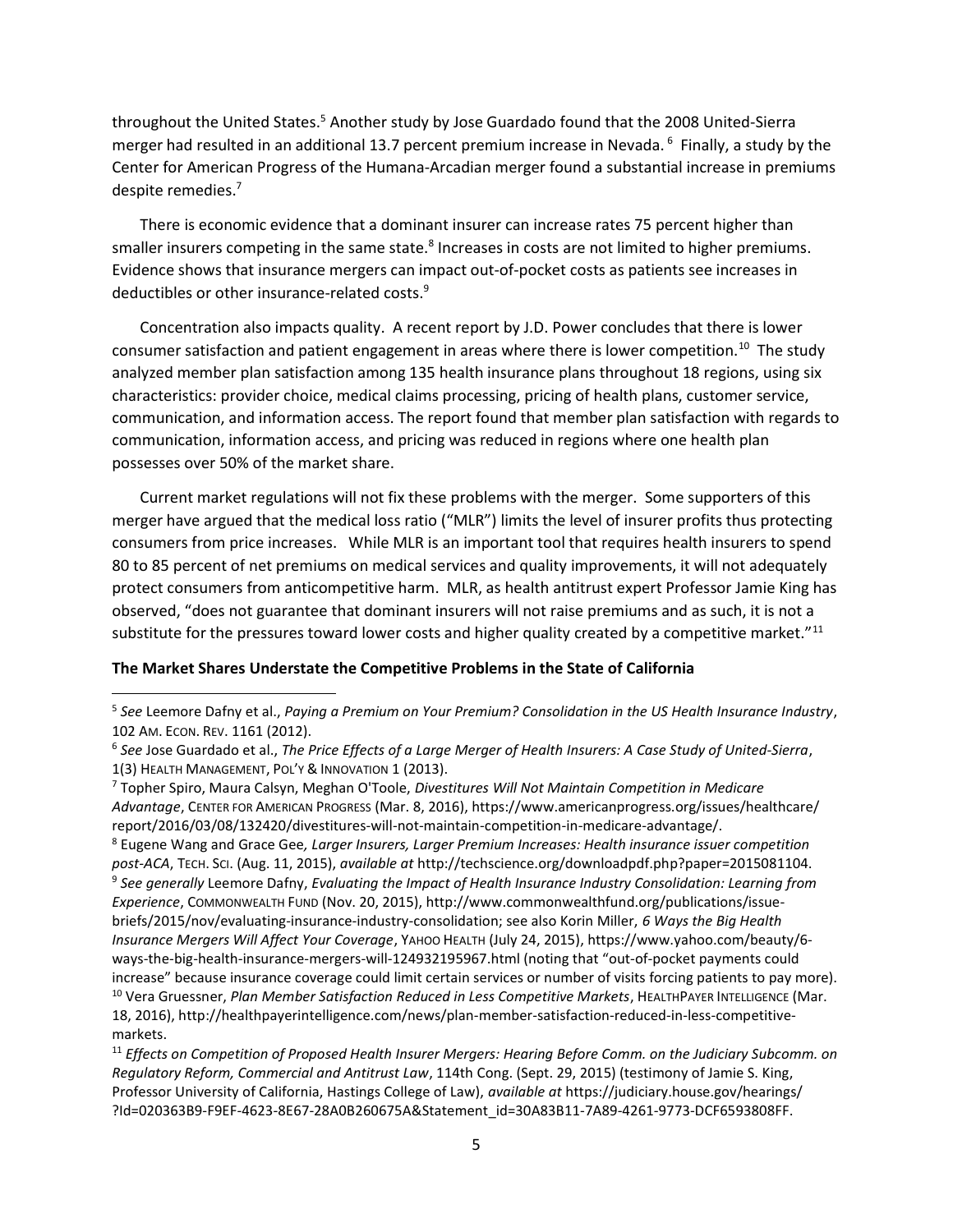The market share data suggests, but understates the competitive concerns. Market shares are just an initial threshold to looking at the potential competitive effects of the merger.<sup>12</sup> The ultimate question under the antitrust law is whether the effect of the merger "may be substantially to lessen competition, or to tend to create a monopoly."<sup>13</sup> "Congress used the words 'may be' . . . to indicate that its concern was with probabilities, not certainties" and to "arrest restraints of trade in their incipiency and before they develop into full-fledged restraints."<sup>14</sup>

Typically, market shares are examined to predict whether the combined firm can exercise market power, that is raise prices and/or reduce services. In analyzing competitive effects, market shares must be calculated in a market defined by a product and geographic region.<sup>15</sup> The most appropriate markets to look at in this merger are the eight counties where there is substantial overlap in Medicare Advantage sales.

It is also important to note that there can be substantial monopoly concerns even at lower concentration levels. Mergers have also been successfully challenged between companies with large market shares and very small market shares.<sup>16</sup> Mergers have also been enjoined by courts in highly concentrated markets even when their combined share is relatively low.<sup>17</sup> The law is also clear that high entry barriers or a trend towards consolidation increase competitive concerns even where the market shares show that the markets are moderately concentrated. $^{18}$ 

In addition, monopsony (buyer power) concerns can exist at lower market shares than monopoly concerns. Professor Peter Carstensen states that "the sequence of decisional power differentiates the buyer from the seller and is a major explanation for why buyers in many contexts can have significant power even if they do not dominate the buying side of the market in ways comparable to those associated with seller power."<sup>19</sup> Carstensen points out that doctors and hospitals are especially vulnerable to buyer power, even at lower shares.<sup>20</sup>

 $\overline{a}$ 

<sup>&</sup>lt;sup>12</sup> Chi. Bridge & Iron Co. v. FTC, 534 F.3d 410 (5th Cir. 2008) (market concentration should be analyzed within the context of long-term trends and market structure).

<sup>13</sup> 15 U.S. Code § 18.

<sup>14</sup> Brown Shoe Co., Inc. v. United States, 370 U.S. 294, 323 n.39 (1962).

<sup>15</sup> Horizontal Merger Guidelines § 4.1 - 4.2.

<sup>&</sup>lt;sup>16</sup> See Complaint at 6, In the Matter of Inova Health System Foundation, (No. 9326), available at https://www.ftc.gov/sites/default/files/documents/cases/2008/05/080509admincomplaint.pdf (challenging a

merger of a firm with 67% of the market and a firm with 6% of the market).

 $17$  US v. H & R BLOCK, INC., 833 F. Supp. 2d 36, 72 (D.D.C. 2011) (enjoining a merger with a combined market share of 28.4 percent); FTC v. H.J. Heinz Co., 246 F.3d 708, 711 (D.C. Cir. 2001) (rejecting a merger with a combined market share of 32.8 percent).

<sup>&</sup>lt;sup>18</sup> United States v. Pabst Brewing Co. 384 U.S. 546, 552-53 (1966) (finding that mergers with small market shares can violate the antitrust laws when there is a finding that the markets are trending towards increased concentration); Chi. Bridge & Iron Co. v. FTC, 534 F.3d 410 (5th Cir. 2008) (evidence in record supported the reasonable inference that entry barriers existed); FTC v. H.J. Heinz Co., 246 F.3d 708, 717 & n.13 (D.C. Cir. 2001) ("[T]he anticompetitive effect of the merger is further enhanced by high barriers to market entry.") Monfort of Colo., Inc. v. Cargill, Inc., 761 F. 2d 570, 579-80 (10th Cir. 1985), rev'd on other grounds 479 U.S. 104 (1986).  $19$  Peter C. Carstensen, Buyer Power and the Horizontal Merger Guidelines: Minor Progress on an Important Issue, 14 U. PA. J. BUS. L. 775, 783-84 (2012).

 $20$  *Id.* at 785.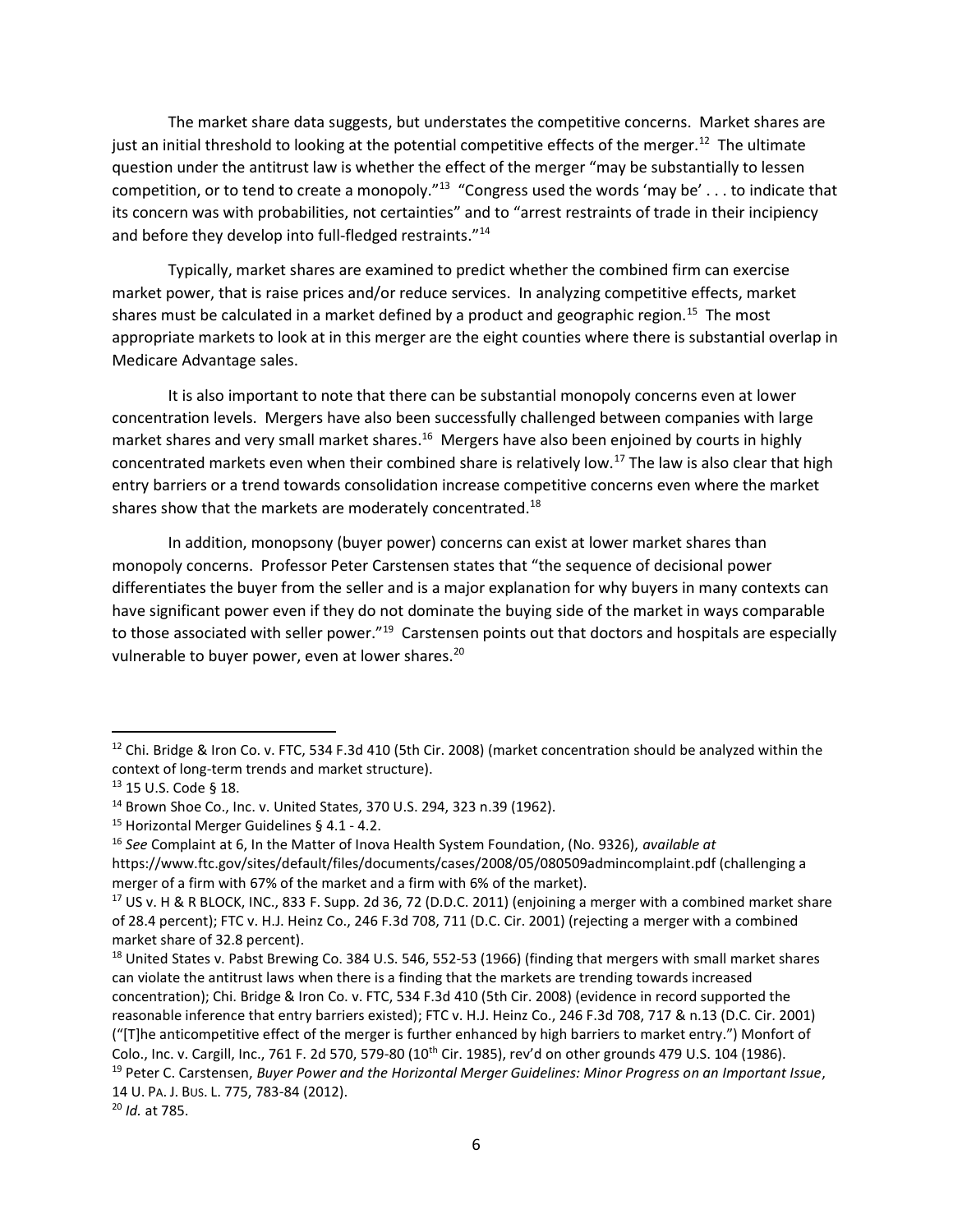For example, even if the combined market share is only 20% of the market, doctors cannot easily replace 20% of their practice if a merged Aetna-Humana lowers their reimbursement rate. Consider an obstetrician in Santa Clara. Assume that 20% of her business is with Aetna. If Aetna reduces her reimbursement by 10%, she is not going to substitute for that business by adding low reimbursement Medicaid patients or seek patients from Sacramento. Market power is a question of the provider's options and where those options are limited a buyer even at a modest market share can successfully reduce reimbursement. For this reason, the Supreme Court found that even a 20% market share allowed a firm to impose anticompetitive restraints on the buyer side.<sup>21</sup> The Department of Justice also challenged the United-Pacificare merger on monopsony concerns even where there were not concerns that the merger would lead to higher premiums.<sup>22</sup>

The concerns of consumers are coincident with the concerns of providers. As former Congressman Tom Campbell explained "[t]he insurance company's economic incentive is to spend as little as possible on medical care. And if there is no competing insurance company to whom the physician can turn for an alternative offer, the doctor has no choice but to submit to offering the quality of care ordered by the insurance company."<sup>23</sup> Ultimately, when insurance companies possess monopsony power consumers lose, the quality of care goes down.

#### The Proposed Efficiencies Will Not Overcome a Finding That the Merger is Anticompetitive

No anticompetitive merger has ever been permitted because of potential efficiencies. Indeed, a recent Ninth Circuit case questioned whether an efficiencies defense even exists.<sup>24</sup> The efficiencies, which have never led to an approval of an anticompetitive merger, don't meet the legal requirements and can't outweigh the harms to consumers. But even if they did, they would have to exceed the harm created by the merger.<sup>25</sup> Those courts which have considered the defense have stated that merging parties prove the acquisition results in "significant economies and that these economies ultimately would benefit competition and, hence, consumers."<sup>26</sup>

The key question is whether the efficiencies are merger specific.<sup>27</sup> Do Aetna and Humana need a merger to achieve the efficiencies that they claim will result from this deal? "[C]ourts only consider efficiencies that are verifiable and merger-specific, and it is incumbent upon the court to undertake a rigorous analysis of the kinds of efficiencies being urged by the parties in order to ensure that those efficiencies represent more than mere speculation and promises about post-merger behavior."<sup>28</sup> The Merger Guidelines set three requirements for efficiencies: 1) the efficiencies must be merger specific

https://www.justice.gov/atr/case-document/file/514011/download (finding market share sufficient for monopsony concerns in Boulder, Colorado but not sufficient for monopoly concerns).

<sup>21</sup> Toys R Us v. FTC, 221 F.3d at 928 (7 Cir. 2000)

 $22$  Complaint at 5-12, United States v. UnitedHealth Group Inc., (No. 05-2436), available at

<sup>&</sup>lt;sup>23</sup> Tom Campbell, *Health insurer mergers a bad Rx for doctors, patients*, THE ORANGE COUNTY REGISTER (Jan. 23, 2016 12:00 AM), http://www.ocregister.com/articles/insurance-700940-doctors-patient.html.

 $24$  St. Alphonsus Medical Center-Nampa et al v. St. Luke's, 778 F. 3d 775, 789 (9th Cir. 2015).

<sup>25</sup> FTC v. H.J. Heinz Co., 246 F.3d 708, 715 (D.C. Cir. 2001); U.S. v. Baker Hughes Inc., 908 F.2d 981, 982-83 (D.C. Cir. 1990).

<sup>&</sup>lt;sup>26</sup> See FTC v. University Health, Inc., 938 F. 2d 1206, 1223 (11th Cir. 1991) (respondent must prove the acquisition results in "significant economies and that these economies ultimately would benefit competition and, hence, consumers.").

 $27$  Id.

<sup>&</sup>lt;sup>28</sup> FTC v. OSF Healthcare Sys., 852 F. Supp. 2d 1069, 1088-89 (N.D. Ill. 2012) (internal quotes omitted).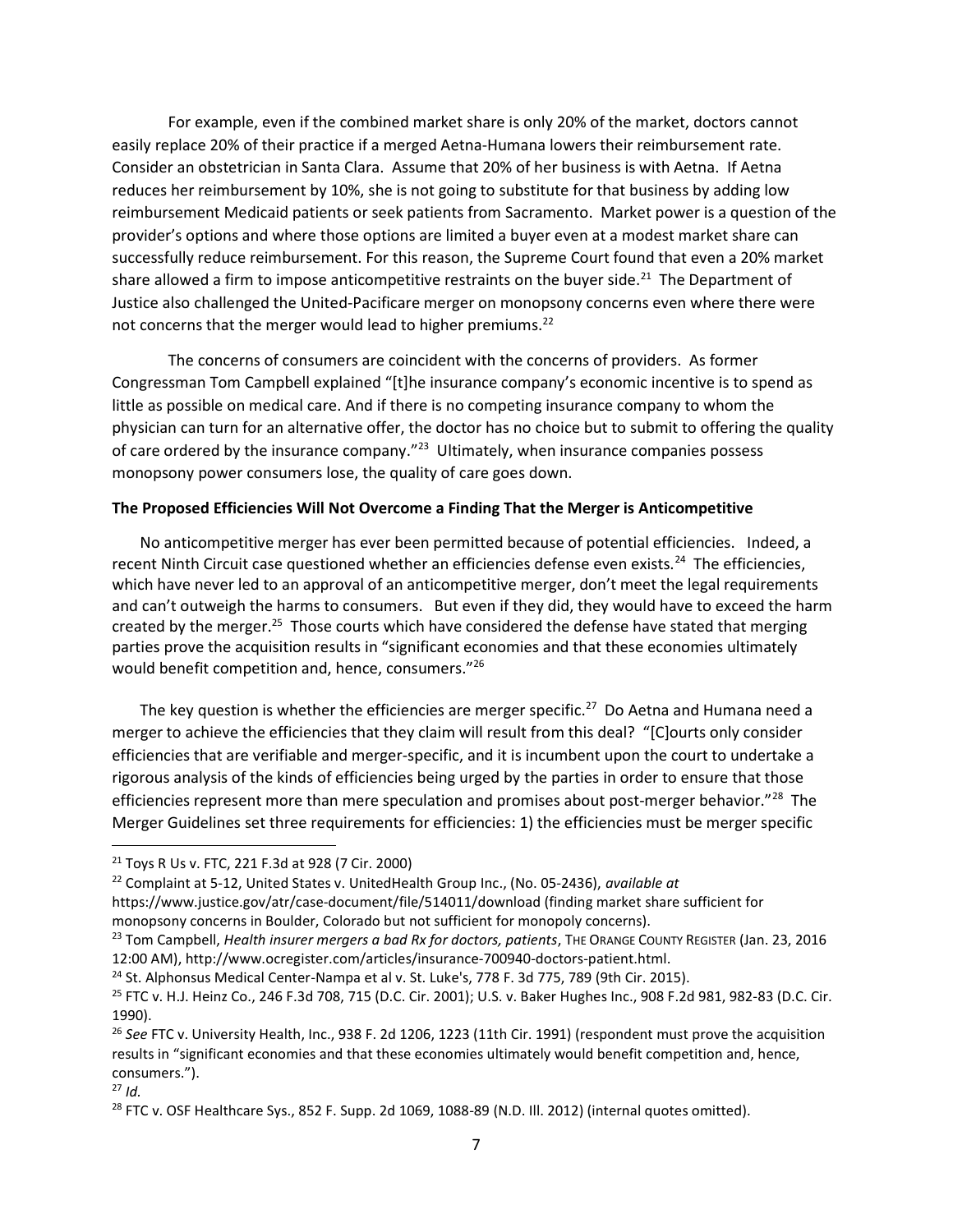and unlikely to occur in the absence of the merger; 2) the efficiencies can't be vague or speculative and must be verifiable through reasonable means; 3) the efficiencies must benefit consumers and be sufficient to reverse the merger's potential to harm customers in the relevant market.<sup>29</sup>

The reason we have a free market system is because consumers benefit most when competitors have to roll up their sleeves and develop a better product. If one of these firms has a better product in one area, then all other companies in the market should have to learn how to do better to compete against that product. It does not benefit consumers for companies to consolidate simply to fill in their weaknesses. That is not a valid merger specific efficiency.

In St. Luke's, an important recent case on efficiencies, a dominant hospital wanted to acquire a physician practice 60 miles away. Their claimed efficiencies mostly revolved around being able to move the physician practice onto their computer system, which would allow them to better integrate their care.<sup>30</sup> The Ninth Circuit was explicit that "the Clayton Act does not excuse mergers that lessen competition or create monopolies simply because the merged entity can improve its operations."<sup>31</sup> If Aetna or Humana need to improve their operations, they can go and do it themselves. That is what the free market system is based on, they don't need a merger to accomplish that.

Another important question is whether the efficiencies actually lead to consumer benefits. There is no evidence or scholarly studies showing that insurance mergers lead to savings for consumers. In fact, as previously noted, evidence indicates that health insurance mergers lead to higher consumer costs, not increased consumer savings. Assistant Attorney General Bill Baer from the DOJ's Antitrust Division raised questions regarding the alleged cost efficiencies that would result from health insurance mergers. Baer noted that "consumers do not benefit when sellers . . . merge simply to gain bargaining leverage."<sup>32</sup>

That makes sense. Most large insurers are beyond the point where another merger would help them achieve any legitimate economies of scale. And there is little evidence that consumers would ever actually benefit from giving insurers increased bargaining power. In fact, Professor Greaney has noted that there is actually "little incentive [for an insurer] to pass along the savings to its policyholders."<sup>33</sup> As Consumers Union has suggested, a more likely result would be fewer choices for consumers, and providers being pressured to cut corners on quality of care in order to meet the insurer's demands – the opposite of what consumers need.<sup>34</sup> The American Antitrust Institute, the leading non-profit antitrust

<sup>29</sup> Merger Guidelines § 10.

<sup>30</sup> St. Luke's, 778 F. 3d at 791.

<sup>31</sup> Id. at 792.

<sup>&</sup>lt;sup>32</sup> Speech by Assistant Attorney General Bill Baer, Remarks as Prepared for the Delivery at The New Health Care Industry Conference: Integration, Consolidation, Competition in the Wake of the Affordable Care Act at Yale University (Nov. 13, 2015), https://www.justice.gov/opa/speech/assistant-attorney-general-bill-baer-deliversremarks-new-health-care-industry-conference.

 $33$ See Thomas Greaney, Examining Implications of Health Insurance Mergers, HEALTH AFFS. (July 16, 2015), http://healthaffairs.org/blog/2015/07/16/examining-implications-of-health-insurance-mergers/.

<sup>&</sup>lt;sup>34</sup> See Health Insurance Industry Consolidation: Hearing before the Sen. Comm. on the Judiciary, Subcomm. on Antitrust, Competition Policy, and Consumer Rights, 114th Cong. (Sept. 22, 2015) (testimony of George Slover, Consumers Union), available at http://www.judiciary.senate.gov/imo/media/doc/09-22-

<sup>15%20</sup>Slover%20Testimony.pdf ("[b]ut a dominant insurer could force doctors and hospitals to go beyond trimming costs, to cut costs so far that it begins to degrade the care and service they provide below what consumers value and need").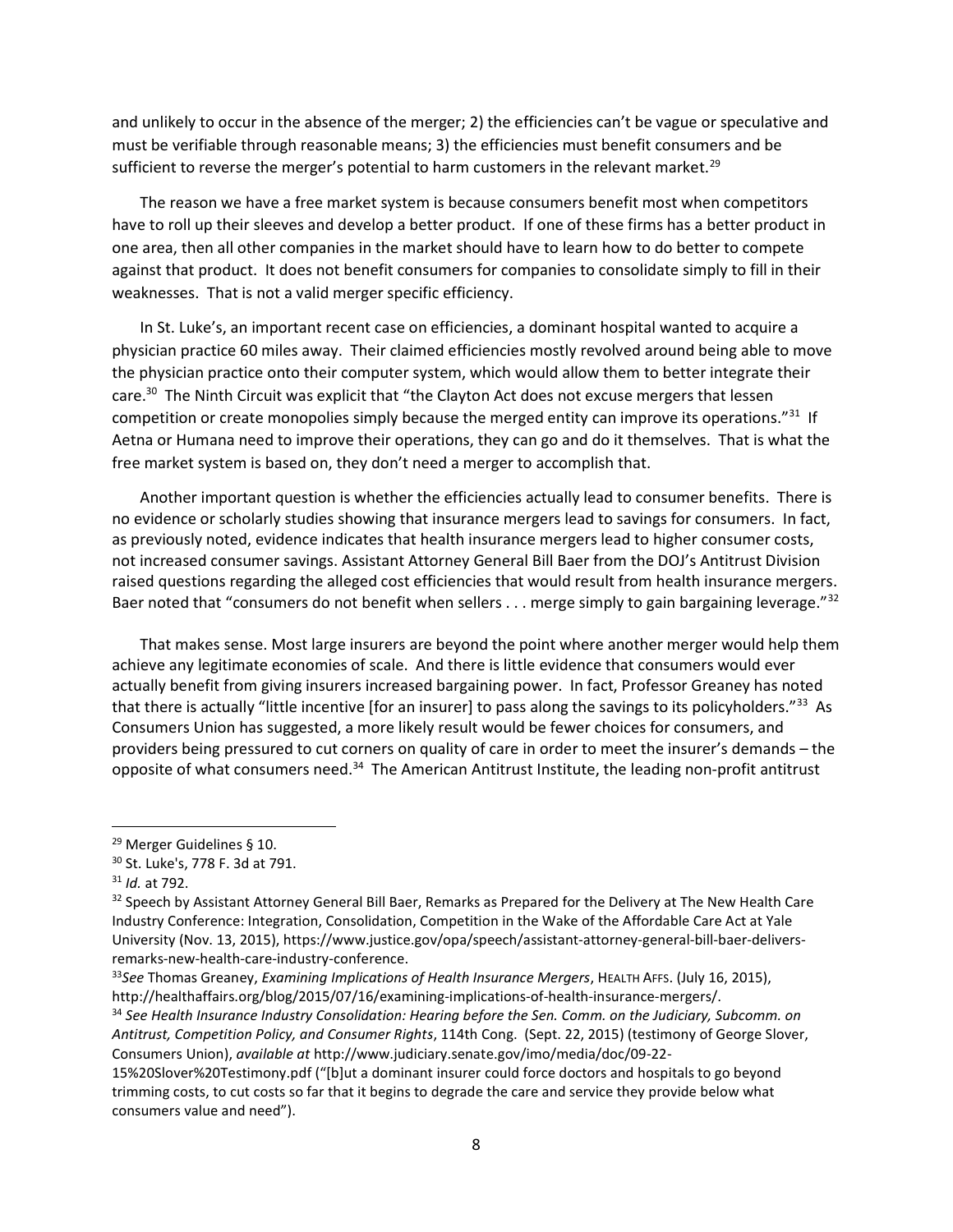think tank, recently concluded that economic studies and evidence indicate that "consumers do not benefit from lower healthcare costs through enhanced bargaining power."<sup>35</sup>

All of these studies prove what hundreds of years of capitalism have already taught us - that companies need the fear of losing customers to competitors in order to improve their products and pass along savings to customers. Without this fear, any efficiencies will only benefit the merged Aetna-Humana.

#### Remedies Will Not Fix This Merger

In nearly every health insurance merger enforcement action during the last two decades, DOJ has relied on the structural remedy of divestiture.<sup>36</sup> Many of these remedies have failed; one only has to look to the airline industries for an example of how divestitures have been unsuccessful in remedying anticompetitive concerns. And, in particular, studies have shown that divestiture remedies used to resolve competitive concerns in the health insurance industry have failed. Recent studies by the Center for American Progress and the Capitol Forum found that the divestitures in the Humana-Arcadian merger had largely failed to address the competitive concerns, with 2 of the 3 firms failing and a substantial increase in premiums.<sup>37</sup> In fact, premiums were found to have risen in most retrospective studies of permitted health insurance mergers despite remedies. A study found that the 1999 Aetna-Prudential merger resulted in an additional seven percent premium increase in 139 separate markets throughout the United States.<sup>38</sup> Another study found that the 2008 United-Sierra merger resulted in an additional 13.7 percent premium increase in Nevada.<sup>39</sup>

There is little evidence that the benefits of competition are effectively restored after divestitures in health insurance markets. The merged companies in the three previously cited retrospective studies of health insurer mergers were still able to raise premiums by significant margins. This is not surprising. For any divestiture to be successful, the purchaser of the assets needs to have and maintain a costcompetitive and attractive network of hospitals and physicians. In addition, divestitures are not effective in health insurance markets in the long term because what is divested amounts to nothing more than contracts with specific policyholders. It is all too easy for a divested policyholder to return to the previous insurer in the next open season. For all these reasons, it may be difficult to genuinely preserve the competitive benefits of the pre-merger market structure through divesting subscribers or operations to a competitor.

<sup>&</sup>lt;sup>35</sup> Letter from the American Antitrust Institute, Thomas Greaney, and Diana Moss, to William J. Baer, Assistant Attorney General Dep't of Justice (Jan. 11, 2016), available at

http://www.antitrustinstitute.org/sites/default/files/Health%20Insurance%20Ltr\_1.11.16.pdf.

<sup>&</sup>lt;sup>36</sup> See, e.g., Revised Final Judgment, United States v. Aetna Inc. and Prudential Insurance Co. of Am., No. 3-99-cv-1398-H (N.D. Tex. Dec. 7, 1999); Final Judgment, United States v. UnitedHealth Group Inc. and Sierra Health Servs. Inc., No: 1:08-cv-00322 (D.D.C. Sept. 24, 2008); Final Judgment, United States v. Humana Inc., No. 1:12-cv-00464 (D.D.C. March 27, 2012).

<sup>&</sup>lt;sup>37</sup> Topher Spiro, Maura Calsyn, Meghan O'Toole, Divestitures Will Not Maintain Competition in Medicare Advantage, Center for American Progress (Mar. 8, 2016),

https://www.americanprogress.org/issues/healthcare/report/2016/03/08/132420/divestitures-will-not-maintaincompetition-in-medicare-advantage/.

<sup>38</sup> Leemore Dafny et al., Paying a Premium on Your Premium? Consolidation in the US Health Insurance Industry, 102 AM. ECON. REV. 1161 (2012).

<sup>&</sup>lt;sup>39</sup> Guardado et al. The Price Effects of a Large Merger of Health Insurers: A Case Study of United-Sierra, 1(3) HEALTH MANAGEMENT, POL'Y & INNOVATION 1 (2013).